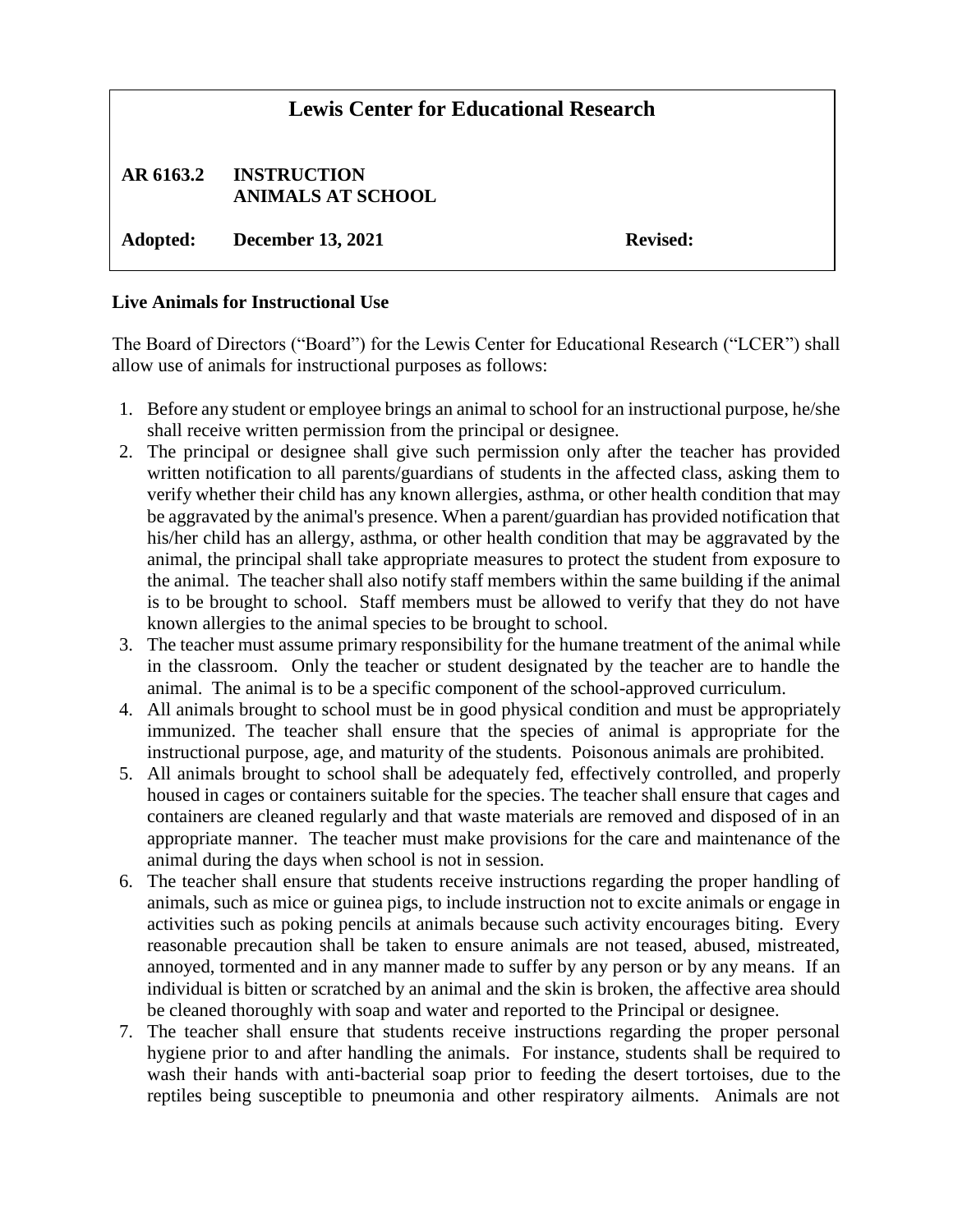permitted in areas where food is prepared or served. Any species/animal found to be at large may be reason for removal.

Due to health concerns, safety concerns, and in order to avoid disruption of school activities all animals, insects and reptiles are prohibited from school property, school facilities, school transportation and school functions except when the animal has been permitted as a service animal, or a live animal in the classroom used for instructional purposes as described in this regulation.

If a teacher desires for a community and/or volunteer group to bring animals onto campus, a request for permission must be submitted in writing to the Principal or designee no less than 30 calendar days before the intended date of the animal's presence on campus. The community and/or volunteer group providing the animals shall describe, in writing, its qualifications to handle the animals and demonstrate that it will be able to control and clean up after the animals, should permission be granted to bring the animals onto campus. The community and/or volunteer group must provide care, supervision and will be solely responsible for handling the animal. The animal must be in good health. The community and/or volunteer group must always carry equipment sufficient to clean up, immediately remove and properly dispose of the animals waste.

The Principal or designee may approve or deny the request for the animal to be on campus, depending on many factors to include, but not limited to, the dangerousness of the animal, the purpose of the animal being on campus, the length of time the animal will be on campus, the qualification of the community or volunteer group, and the potential liability caused by the animals presence.

## **Service Animals**

The LCER Board acknowledges the its responsibility to permit students and/or adults with disabilities to be accompanied by a service animal on school property and/or facilities and/or at school functions as required by applicable federal and state laws, subject to the rules and procedures described in this regulation. This regulation only applies to members of the public, students, and staff with disabilities who are requesting to be accompanied by a service animal to a LCER school property and/or facility and/or school function.

- 1. For an individual with a disability, a service animal must be a dog or, in limited specific circumstances, a miniature horse. No other species of animal will be permitted as a service animal. A service animal must be required for the individual with a disability and the service animal must be individually trained to do work or a task for the individual with a disability. These tasks may include, but not be limited to, guiding an individual with a disability, alerting individuals with impaired hearing, pulling a wheelchair, or fetching dropped items. The task performed by the service animal must be directly related to the functional limitation of the individual's disability. Service animals are working animals and are not pets.
- 2. If it is obvious what service the animal provides to the individual with a disability, then staff should not make any further inquiries regarding the tasks performed by the service animal (i.e. a guide dog for an individual with impaired vision). Only limited inquiries are allowed by LCER staff to determine if a dog is a service animal when it is not obvious what service the dog provides and staff may ask only the following two questions: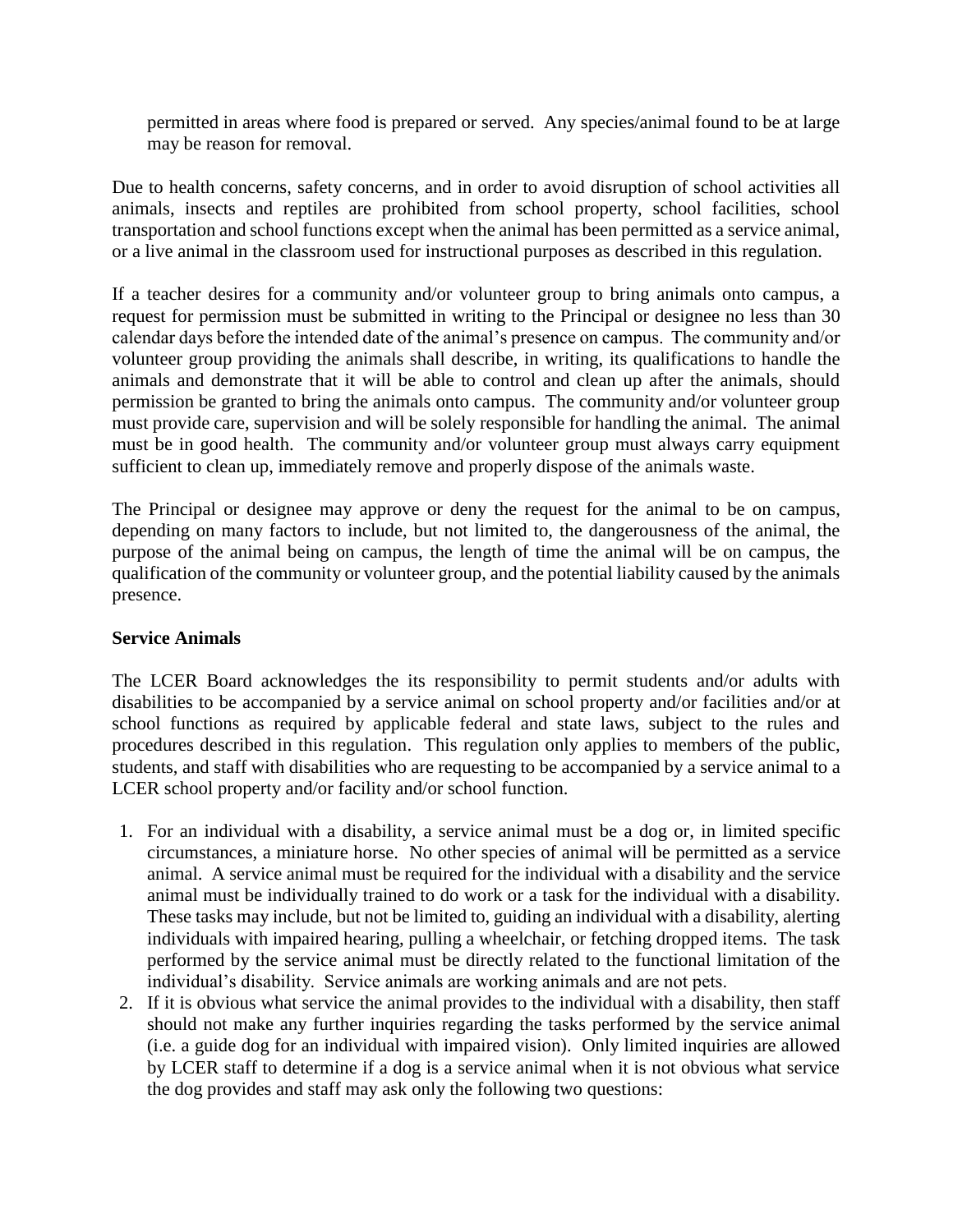- a. Is the service animal required because of a disability?
- b. What work or task has the service animal been trained to perform?
- 3. Staff cannot ask about the individual's disability, require medical documentation, require a special identification card or training documentation for the service animal, require the service animal to wear an identifying vest, or ask that the service animal demonstrate its ability to perform the work or task.
- 4. Therapy, comfort, or companion animals are not service animals. Therapy, emotional comfort or companion animals will be treated as non-service animals, and any person wishing to bring such non-service animals on campus must receive permission by the principal or designee as set forth in this administrative regulation.
- 5. When an individual brings a service animal on school property, the individual shall be responsible for ensuring:
	- a. All animals are treated for, and kept free of, fleas and ticks or other pests.
	- b. All animals must be kept clean to avoid shedding and dander.
	- c. The owner/handler of the animal is liable for any harm or injury caused by the animal to other students, staff, visitors, and/or property.
	- d. All animals must have a harness, leash, or other tether, unless either the handler is unable because of a disability to use a harness, leash, or other tether, or the use of a harness, leash, or other tether would interfere with the animal's safe, effective performance of work or tasks, in which case the animal must be otherwise under the hander's control.
	- e. The owner/handler of the service animal is responsible for the care and conduct of the service animal at all times. The LCER is not responsible for the care or supervision of the service animal, such as walking the animal or responding to the animal's need to relieve itself. The owner/handler of the service animal must always carry equipment sufficient to clean up the animal's waste, immediately remove the waste, and be responsible for the proper disposal of the animal's waste.
	- f. Issues related to the care and supervision of service animals will be addressed on a caseby-case basis at the discretion of the Principal or designee. Students with service animals or the student's parent(s) are expected to care for and supervise their animal. In the case of a young child or a student with disabilities who is unable to care for or supervise the service animal.
	- g. If the request is for a service dog, the person making the request must provide annual proof of the vaccinations required in California and the County of San Bernardino.
	- h. If the request is for a service miniature horse, the person making the request must provide annual proof of the vaccinations required by California and San Bernardino County.
- 6. The Principal or designee may ask any individual who brings a service animal to a school property and/or facility and/or school function to remove the service animal if any one of the following circumstances occurs:
	- a. The animal is out of control and the animal's handler does not take effective action to control it;
	- b. The animal is not housebroken; and/or
	- c. The animal's presence would pose a direct threat pursuant to 28 CFR 35.104, which is defined as a significant risk to the health and safety of others that cannot be eliminated by a modification of policies, practices, or procedures, or by the provision of auxiliary aids or services.